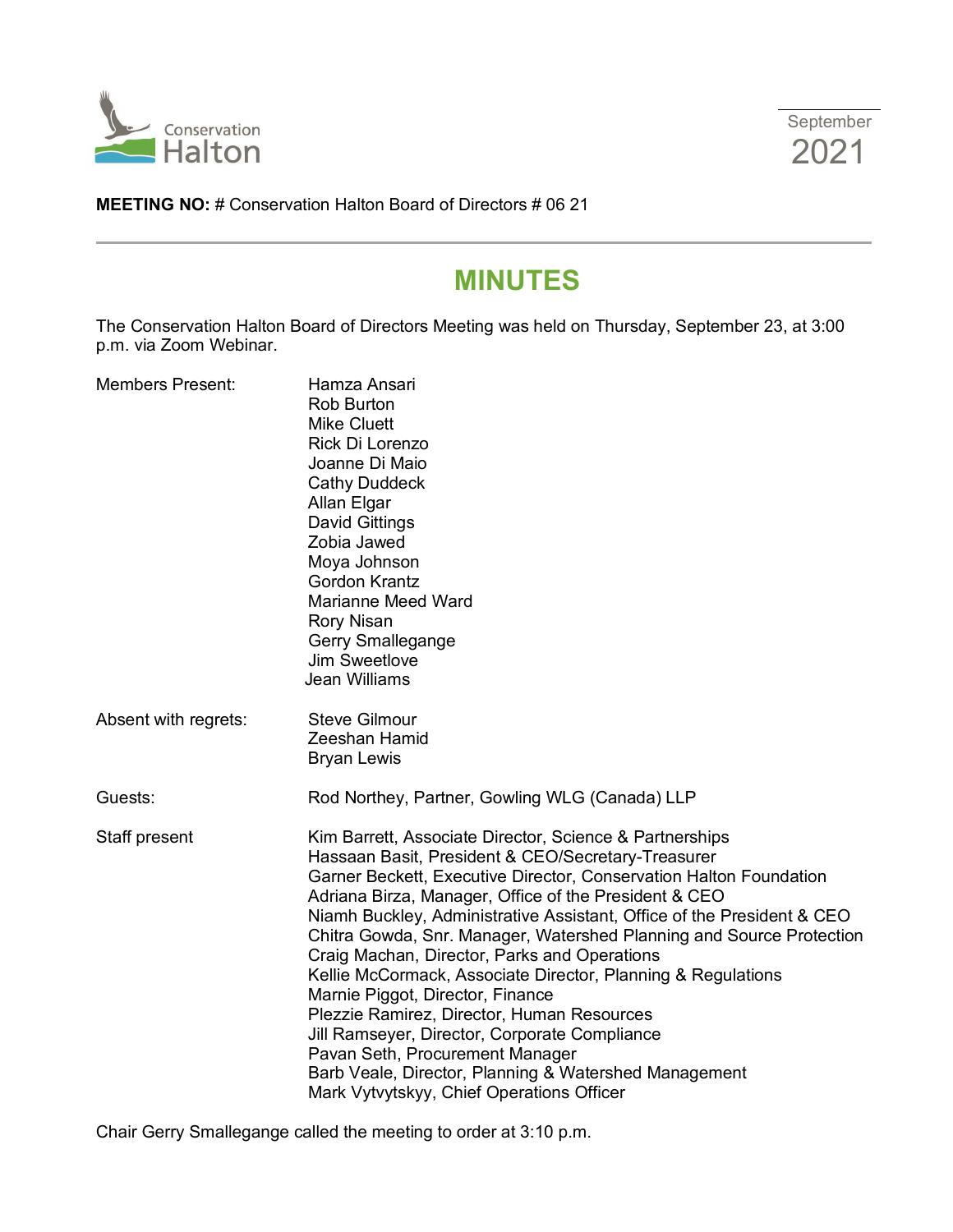



**1. Roll Call**

# **2. Disclosure of Pecuniary Interest for CHF Board of Directors**

There were **NONE.**

## **3. Acceptance of AMENDED Agenda**

**CHF 06 01** Moved by: Jim Sweetlove Seconded by: David Gittings

THAT the AMENDED Agenda be **accepted as distributed.**

#### *Carried*

# **4. CEO Verbal Update**

The CEO provided a brief update on an incident that took place at Kelso today. A third-party, certified electrical contractor was injured while carrying out works at Kelso Conservation Area on the afternoon of September 23, 2021. The incident occurred at the Kelso pumphouse, located on the west side of Kelso Lake. The Park has been closed for the remainder of the day.

The CEO went on to share an update on what CH have been working on throughout the summer months:

- CH has implemented a COVID-19 Vaccination Policy effective September 13, 2021.
- The CEO has met with the participating municipalities on the 2022 Budget and has received positive feedback. Keeping in line with Halton Region Guidelines of an increase of 3.7%, CH has come in at 3.5% increase. The 2022 Budget will be shared with the Board for approval in October.
- Park visitation is at 1.4 million for 2021. Summer camps participation saw an increase of 1200 compared to last year.

Staff have been busy working on fall/winter events: Indigenous Food Sovereignty Celebration and Garden opening which took place at Crawford Lake in early September and was a great success, Terra Firma (Conservation Foundation Gala) and upcoming event "Hops and Harvest" which will take place weekend of October 2; Kelso fall chair ride lifts, Winterlit and Christmas Town at Mountsberg.

- The Planning and Regulations teams continue to operate at full steam to meet the demands of developers and the public while maintaining service standards.
- CH and CHF have received over half a million in grants with decisions pending on other grants.
- CH has engaged our insurance brokers to carry out a risk assessment at all CH facilities, parks, and trails to identify areas of concern or areas that can be improved. A full report will follow.
- CH has signed up for executive training in risk management run by DeGroote School of Business.
- CH is working on an Ethics Training program for both staff and Board with a qualified instructor. At the November board meeting this training will target the Board members.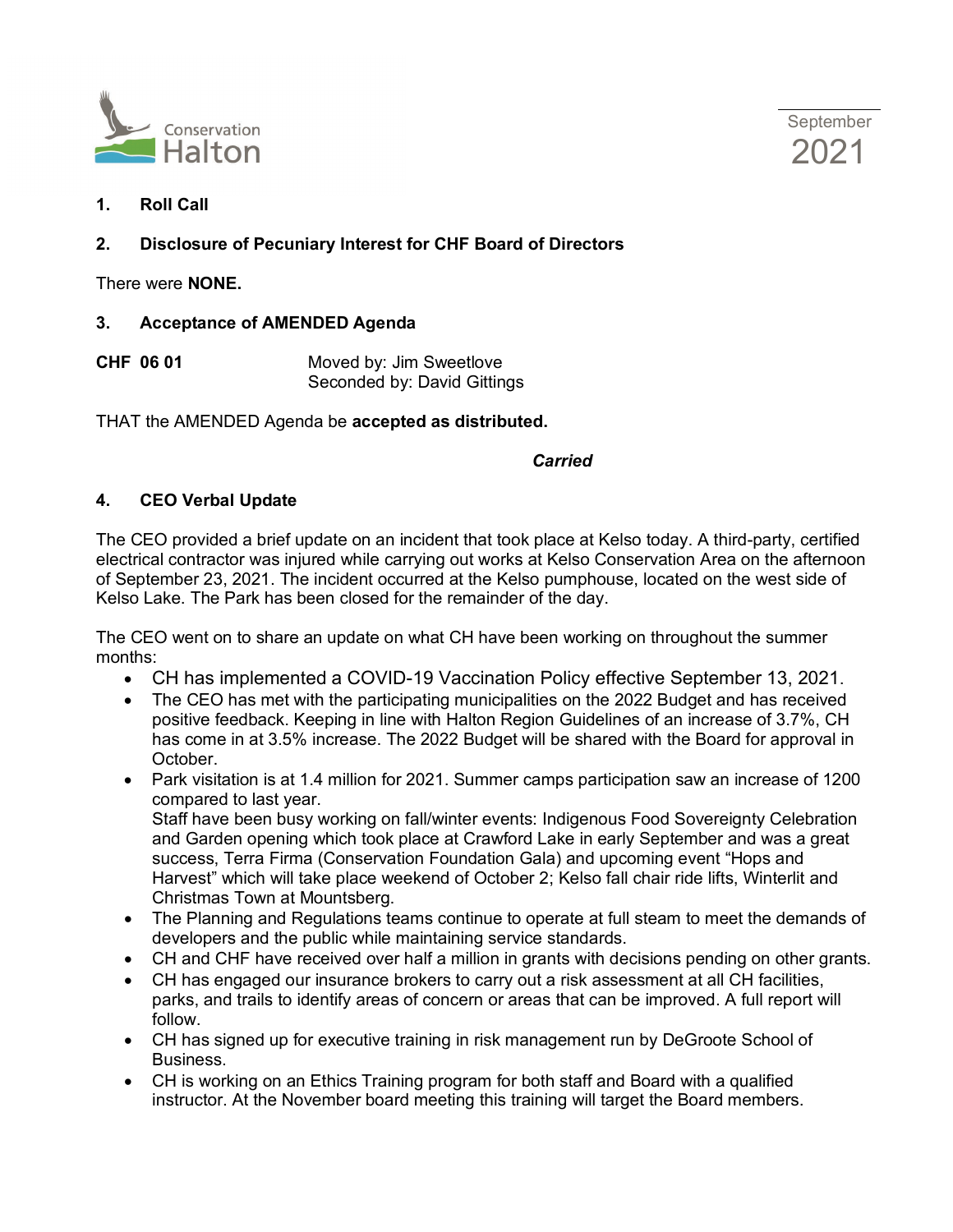

• Thank you to all who turned out for Terra Firma (Conservation Halton Foundation 2021 Gala). It was great success based on all the metrics and a great opportunity to share our vision at Conservation Halton and Conservation Halton Foundation.

#### **5. Presentation:**

5.1 Parks Pass Story and Analytics (Mark Vytvytskyy, Chief Operations Officer)

Chair Gerry Smallegange thanked the COO for sharing the analytics and the work that has been done in order for CH to understand and grow their market base.

In response to Jean Williams question as to how the senior population who may not have access to technology can access the parks, the COO advised that the Visitor Services can support those guests.

## **6. Consent Items**

- 6.1 Approval of the Conservation Halton Board of Directors DRAFT Meeting Minutes dated June 17
- 6.2. Purchasing Memo April 1, 2021, to July 31, 2021 (CHBD 06 21 01)
- 6.3 East Burlington Creeks Flood Hazard Mapping Study Update CH File No. ADM 356 (CHBD 06 21 02)
- 6.4. Permits & Letters of Permission issued under Ontario Regulation 162/06 from April 1 to June 30, 2021 (CHBD 06 21 03)

The consent items **were adopted.**

#### **7. Action Items**

7.1 Cootes to Escarpment EcoPark System Strategic Plan and MOU Renewal (CHBD 06 21 04)

| <b>CHBD 06 02</b> | Moved by: Marianne Meed Ward |
|-------------------|------------------------------|
|                   | Seconded by: Rory Nisan      |

THAT the Conservation Halton Board of Directors **receives for information the Staff report entitled "Cootes to Escarpment EcoPark System Strategic Plan and MOU Renewal".**

And

THAT the Conservation Halton Board of Directors **approves the Cootes to Escarpment EcoPark System Strategic Plan 2021-2030 and the Cootes to Escarpment EcoPark System 2022-2026 Memorandum of Understanding.**

*Carried*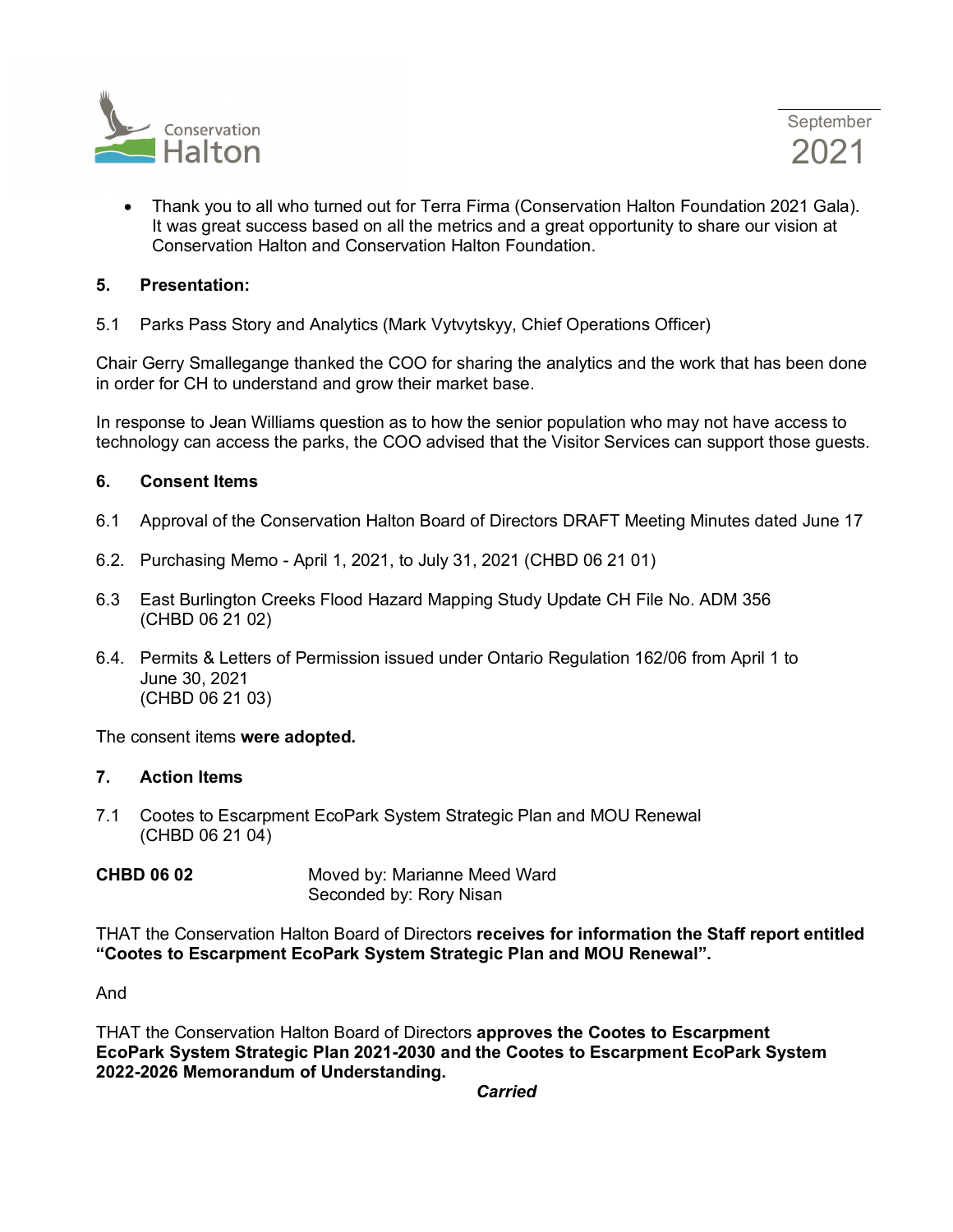

September 2021

- 7.2 Budget Variance Report for the Period Ended July 31, 2021, and 2021 Projected Year End **Amounts** (CHBD 06 21 05)
- **CHBD 06 03** Moved by: Cluett Seconded by: David Gittings

THAT the Conservation Halton Board of Directors **receives for information the staff report dated September 23, 2021, on the Budget Variance Report for the period ended July 31, 2021, and 2021 Projected Year End Amounts;** 

And

THAT the Conservation Halton Board of Directors **approves a new 2021 capital project for Enhancing Trail Systems and Park Infrastructure and budget amount of \$1,041,500 with project expenses to be funded by the Conservation Areas Capital Reserve if required untilformal funding agreements are confirmed.**

## *Carried*

# **8. CHF Update**

Chair Jim Sweetlove shared the highlights from Terra Firma (Conservation Halton Foundation 2021 Gala):

- Attendance was capped at 200 which included sponsors, donors, developers, and key political figures.
- CH Board and CHF Board members were well represented at the event which provided a great opportunity for engagement.
- Specially shout out to staff and volunteers at the event for working tirelessly and engaging so meaningfully with guests.
- The Chair congratulated CEO Hassaan Basit and CHF Executive Director, Garner Beckett for their vision and leadership in executing the event.

The Chair advised that Item *No. 10 Other Business* on the agenda would be addressed prior to moving In Camera.

#### **10. Other Business**

There was **no** other business.

- **9. IN CAMERA**
- **CHBD 06 04** Moved by: Jean Williams Seconded by: Mike Cluett

THAT the Conservation Halton Board of Directors **move In Camera.**